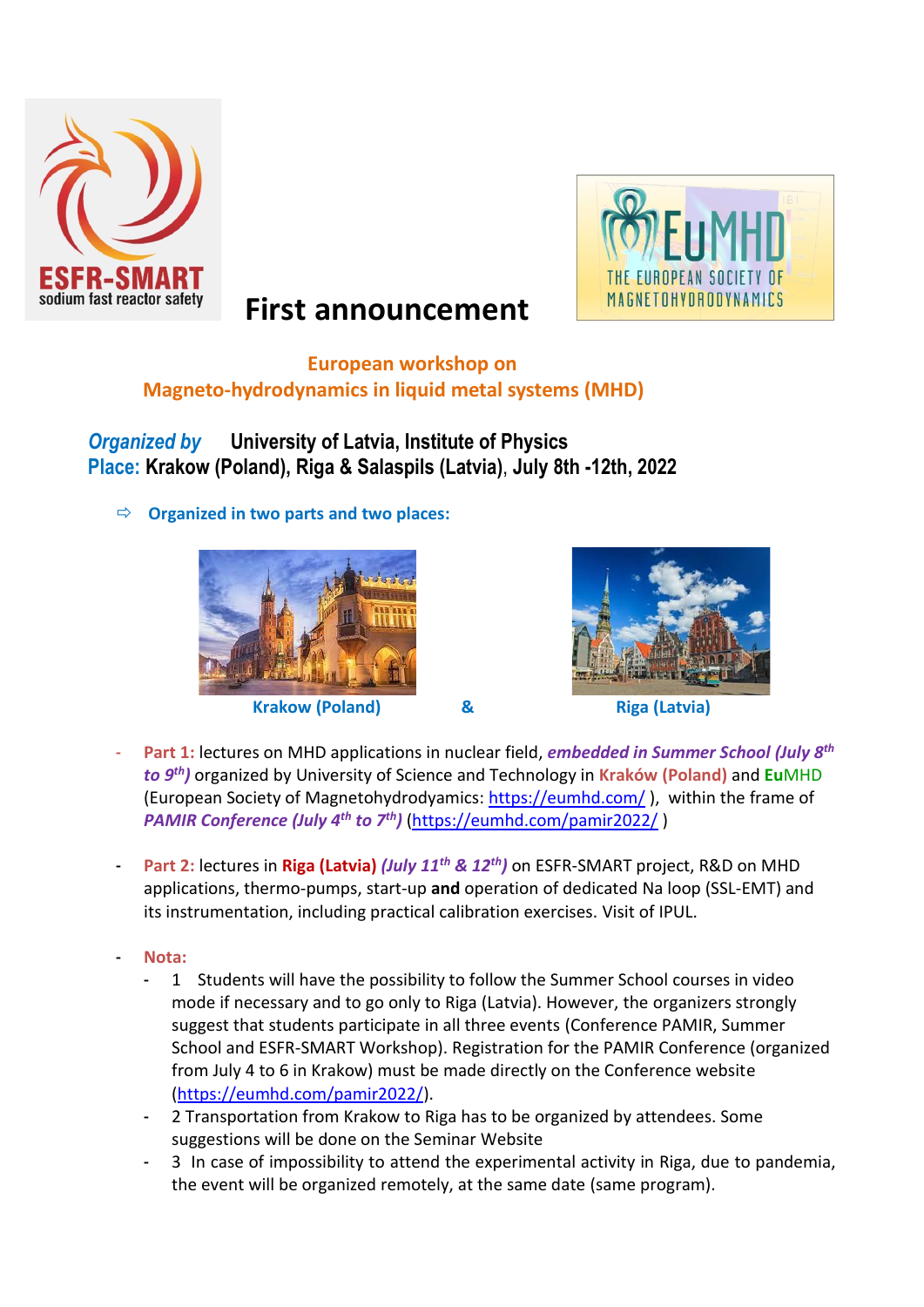# **OBJECTIVES OF THE WORKSHOP**

The Workshop is organized in the framework of the ESFR-SMART Project, and it is devoted to topics related with magneto-hydrodynamics, thermal-hydraulics and technologies ie EM pumps, thermopumps, instrumentation… and issues concerning the safety of sodium fast reactors.

# **GENERAL CONTEXT**

One important aspect of safe operation of 4th Generation reactors relies on the coolant behavior. The understanding of the thermal-hydraulic and magneto-hydrodynamics (MHD) phenomena of liquid metals is crucial for the design of pumps, instrumentation… and safety assessment of the new reactors. Recently, a renewed interest in the whole world for Advanced Modular Reactors of small power makes it possible to propose new options such as heat pumps, more innovative energy conversion systems, up-graded instrumentation…

The workshop aims to introduce the audience into the field of MHD and its potential applications in liquid metals, emphasizing the relationship with new systems and technologies and reactor safety. First, fundamentals of MHD will be addressed, focusing on liquid metals and particularly on sodium. Then, the modeling strategies and computer codes for the simulation of these relevant physical phenomena will be tackled. The dedicated facilities and experiments to investigate the involved phenomena and mechanisms will be also introduced, as well as other MHD applications, during the visit of IPUL. The students will have the possibility to participate, by following an interactive pedagogy, to some practical exercises dedicated to the operation of a new Sodium facility dedicated to MHD (SSL-EMT ) and calibration of 3 flowmeters, using Venturi tube, under the supervision of IPUL qualified staff.



# **TO WHOM IT IS ADDRESSED**

Master and PhD students, regulatory authorities, scientific and technical staff and young professionals are welcome. The session of practical exercise is dedicated to Master and PhD students. The workshop language will be English.

# **TOPICS**

- 1) General aspects of Liquid Metal Fast Reactors
- 2) Large Electro-magnetic Pumps
- 3) Thermo-pumps and their potential Implementation in nuclear systems